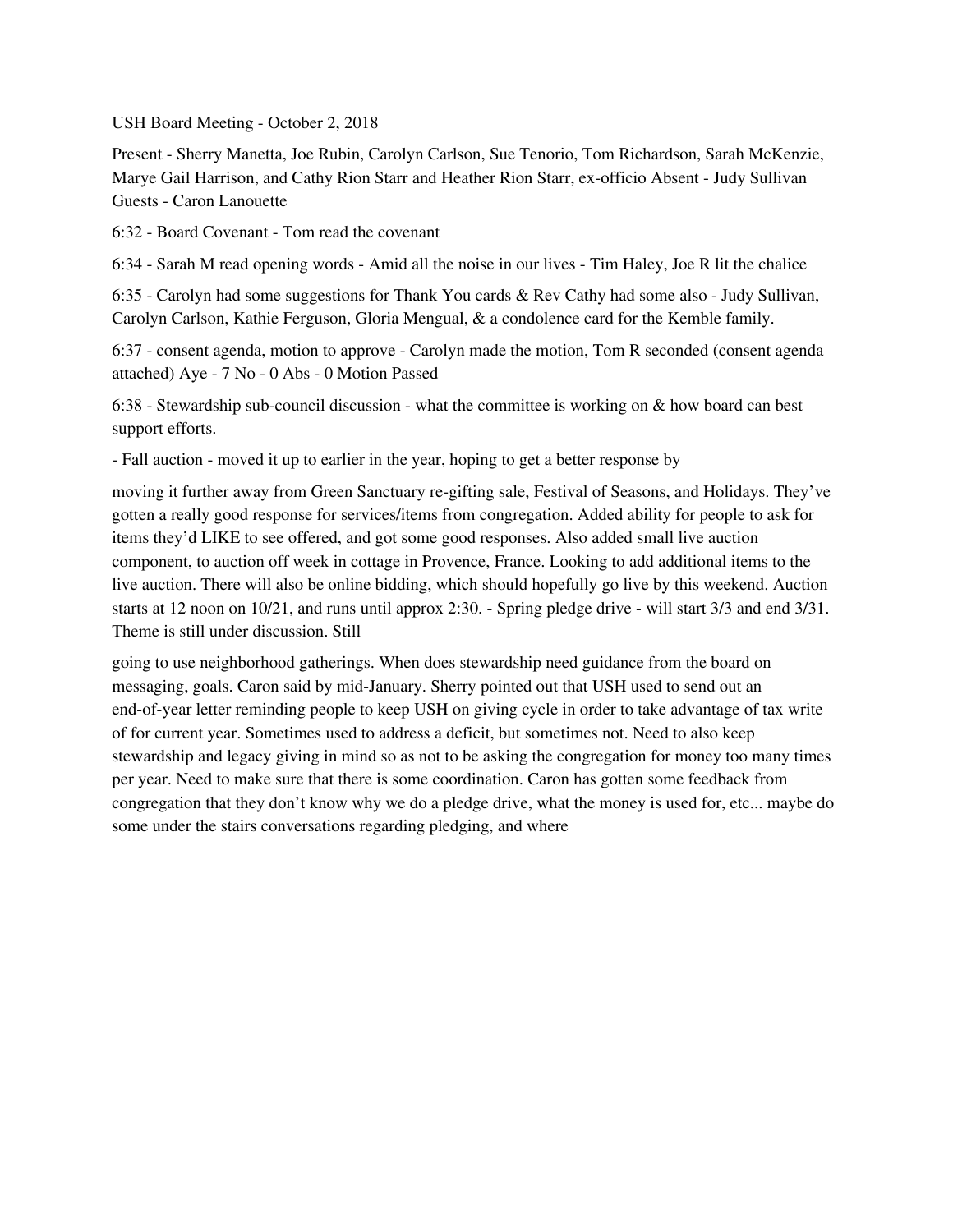the \$ goes, and what it's used for. Tom will give Caron an infographic showing where the \$ comes from and how it is used. Would like to see the congregation talk about money year round, to make people feel more comfortable with talking about the church finances.

7:25 - Intern Minister for January 2020 (info attached)- Marye Gail Harrison made the Motion to approve that USH apply to the UUA by Nov 1 for an intern minister for a 2 year period beginning on/around jan 1 2020 at the cost laid out by the UUA (currently: year 1 - \$3625 + \$277 FICA, and year 2 - \$5437 +277 FICA) to be provided for within a balanced operating budget. As soon as practical, an intern discernment committee will be appointed by the board; this committee will structure the recruiting and onboarding process, interview candidates, recommend (or not) a candidate, and participate in the hiring. When appropriate, an intern advisory committee will be appointed by the board to fulfill advisory duties during the internship. Both committees will be appointed by the board upon the recommendation of the supervising minister and the spiritual life council chair in consultation with the board. Carolyn seconded.

Discussion followed; Rev Heather pointed out that these committees would not overlap, and so some people could be on both discernment and advisory committees. Concerns raised about money needed to pay intern. When do we need to decide by after application submitted? April 1 2019 is the general date for internships that start in September. Ours would not start until Jan 2020 because of Revs sabbatical in the fall of 2019, so may be able to push that date back some & hopefully be able to work it into the budget for FY2020 and hype it at stewardship neighborhood gatherings. Vote Aye - 7 No - 0 Abs - 0 Motion Passed

7:44 - Sabbatical timing (Sabbatical plan attached) - Marye Gail made the Motion to approve a sabbatical for the Revs to run concurrently from 100119-123119 & appoint Marye Gail to convene a task force, to include one or both of the co-ministers and to be approved by the board, to develop and implement a plan for sabbatical coverage at USH during their absence. This will be a task force of the board. Joe R seconded Vote Aye - 7 No - 0 Abs - 0 Motion Passed

7:50 - COLA increase for co-ministers - When the board passed the FY2019 budget, it increased some staff salaries, but not COLA for the co-ministers. If funding could be identified, the board decided it would re-visit the increase for the co-ministers. Due to the grant from the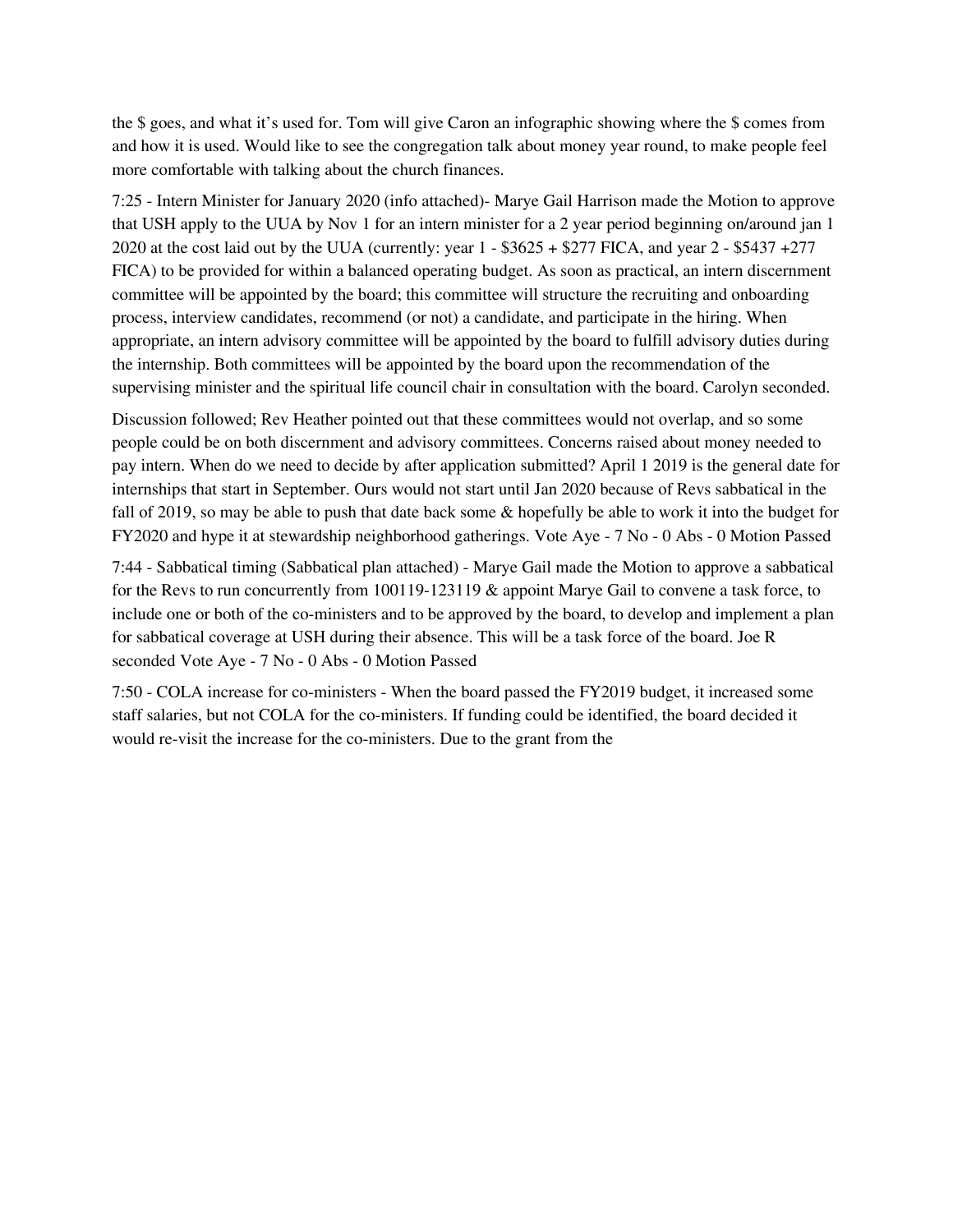Garmany Fund to provide funding for the music program, enough \$ is freed up in the operating budget to fund the COLA increase for the ministers.

Tom made the motion to approve a 2% COLA increase to salary and professional development retroactive to 7/1/2018 for Heather Rion Starr and Cathy Rion Starr . Joe seconded. Sue T raised some concerns regarding some unfulfilled responsibilities and open issues related to COLA increases not provided to certain staff members for FY 2019. Vote Aye - 7 No - 0 Abs - 0 Motion Passed

8:05 - Board Priorities (attached) - Sherry took the conversation from the last meeting, and from executive committee & conversations with Carolyn and Marye Gail and drafted FY 2019 Board Priorities document. Board members will review and make suggestions to Sherry, or if want to volunteer, and Sherry will make changes to document. Board was asked to verbally affirm that this document is the direction we want to go. A little premature to actually vote on document. Board agreed that it makes sense directionally

8:07 - Co-minister's Priorities (attached) - Revs identified top priorities and then lower priorities later in the document. TR asked are we approving these, or are  $C \& H$  reporting to the Board? Sherry pointed out that we would like to have a performance evaluation for the Revs this year, so these would be the goals that evaluation would be based upon. Sherry identified some areas where there is overlap between Board Priorities and Co-ministers' Priorities. What can we define right now to set performance goals for the Revs? (See "Where we need your support" section of attached doc). We do need to think about the issue of staff supervision during the Revs sabbatical. Maybe ask Joe Sullivan to come and spend some time discussing these issues at perhaps a mini-retreat on a Saturday morning sometime, or maybe have him video conference in to a Board Meeting for 1⁄2 hour or an hour. Joe, Sherry, and one or both Revs will reach out to Joe Sullivan.

8:47 - time check from Sherry - if anyone has comments on the Co-Ministers' priorities, send them to Cathy and Heather.

Rev Cathy asked if anyone was available to go to the Leadership seminar on Oct 13 in West Hartford, or Oct 27 in Dedham, MA. Sherry will send a separate email.

Sue T - recently B&G found out that City of Hartford has not been collecting our trash, they only pick up from residential locations. B&G has contracted with Paine's for garbage pickup. Minor roof leak has been fixed.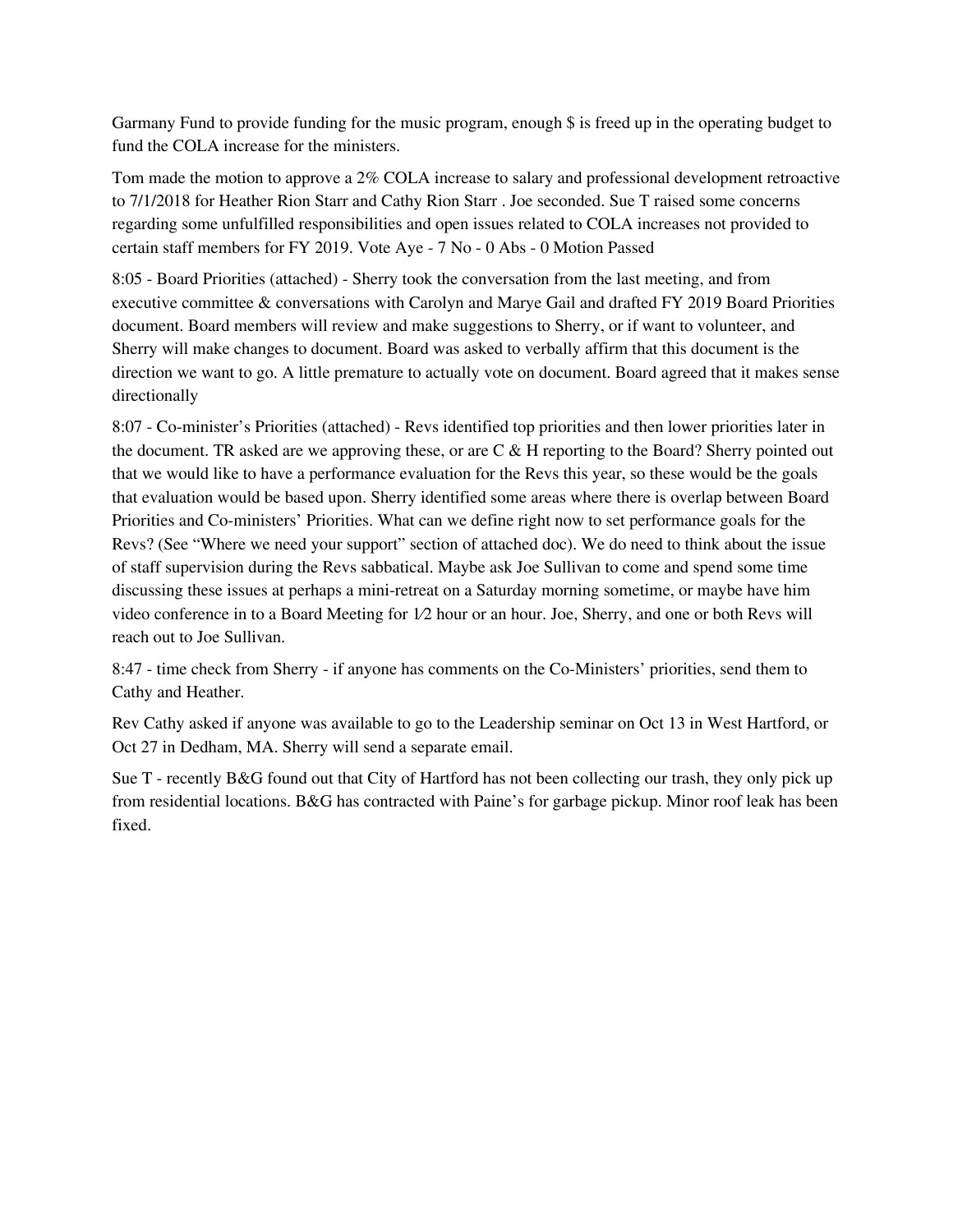Carolyn had a meeting with someone from 20s & 30s as a result of the swap of cards a few weeks ago, and had a fabulous time.

8:52 - closing words - We Shall Overcome (thanks to Rev Cathy for the Illuminations App)

Respectfully Submitted,

Sarah H McKenzie, Secretary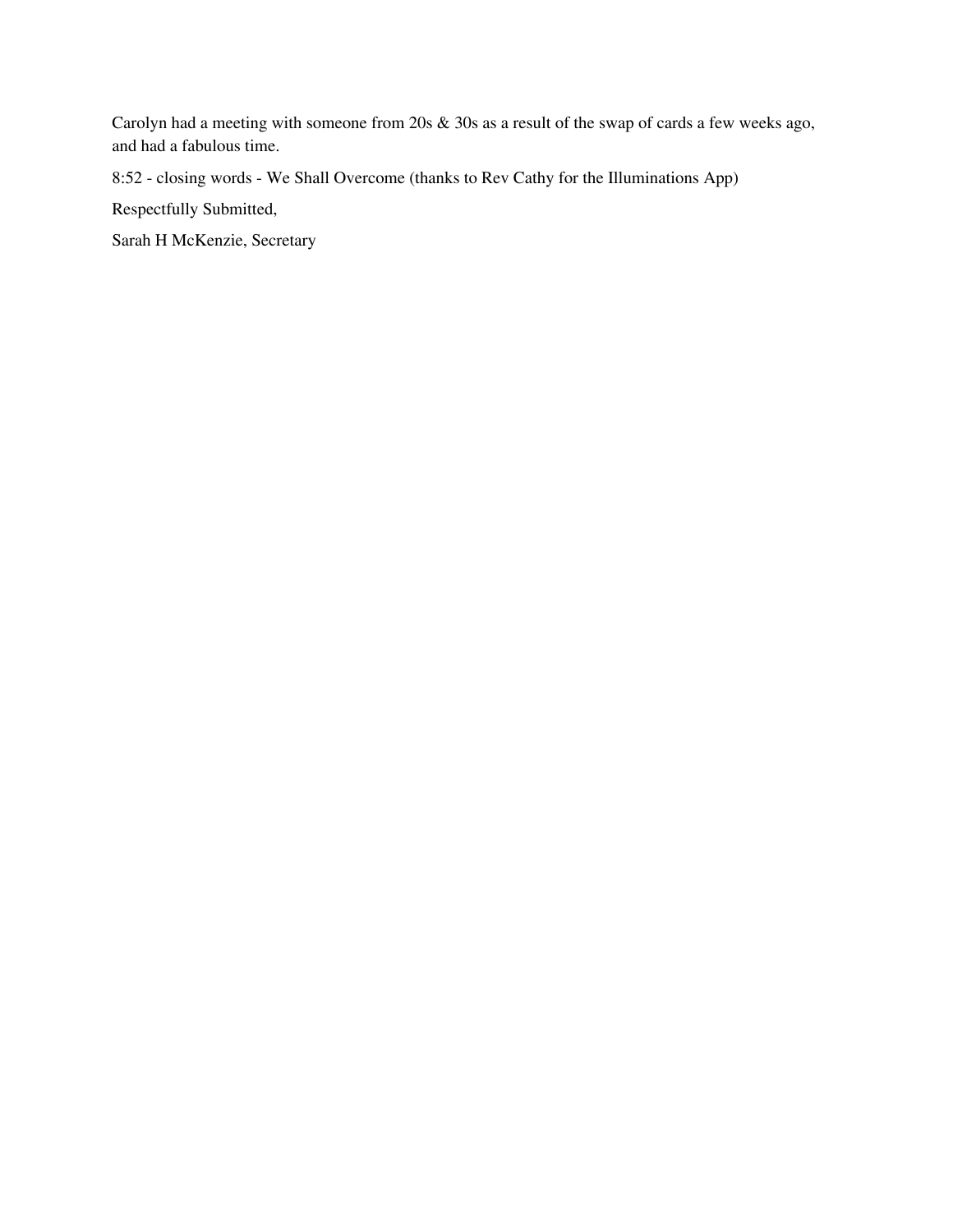#### **USH Board Meeting Timing Agenda--October 10, 2018 Shaded items are in every meeting**

#### **FY2019 Theme: Deepening and Connection**

The Unitarian Society of Hartford Mission: As a growing, evolving spiritual community inspired by our denomination values, we will commit ourselves to:

Nurture our needs for personal spiritual growth, inspirational worship and a mutually caring community Devote ourselves to religious learning for all ages Embrace human diversity by welcoming individuals and families of all kinds Join with the larger community to promote love, justice and service to society Toward these ends we pledge our talents, energies and resources

#### **AGENDA**

6:30 PM 0:04 Opening words (Sarah) 6:34 PM 0:03 Board covenant (back of this agenda) 6:37 PM 0:01 any changes to agenda

6:38 PM 0:01 Thank you notes (RevCathy) 6:39 PM 0:03 Consent agenda Motion to approve 6:42 PM 0:20 Stewardship sub-council discussion--Caron Lanouette and others Objective: dialogue, plans, what they need from the board 7:02 PM 0:10 Intern minister for January 2020 (Marye Gail, Rev Heather) Motion to approve 7:12 PM 0:05 Co-minister sabbatical timing October to December 2019 (Marye Gail) Motion to approve 7:17 PM 0:05 Co-minister compensation increase retroactive to July 1 (Tom) Motion to approve 7:22 PM 0:20 Board priorities cont'd (Sherry, Marye Gail/Carolyn for D, All Affirmation 7:42 PM 0:20 Co-ministers' plan--revised (RevCathy, RevHeather) 8:02 PM 0:05 Co-ministers' report (RevCathy, RevHeather) reports 8:07 PM 0:10 Council Chair report highlights (Judy, Sue, Carolyn, Marye Gail) & verbal 8:17 PM 0:05 President/President-elect's report (Sherry, Joe) highlights 8:22 PM 0:00 Review decisions and follow-up actions, under the stairs, other matters (All) 8:22 PM 0:00 Guest comments (if time allows)

8:22 PM 0:03 Closing words (Sarah) 8:25 PM 0:05 Executive session 8:30 PM Adjourn

#### **Follow ups and Parking lot items**

New Marye Gail and Sherry form mini task force for Leadership Development research Carried forward July '18 mtg Finalize Board and Co-Minister priorities June '18 mtg Fall fundraising after completion of year end financial reports Apr '18 mtg Safer Congregation policy to be finalized Feb '18 mtg Sabbatical--began dialogue w/ Joe Sullivan, timing to be approved 10/18, task force to develop plan Jan '18 mtg Comprehensive lighting plan/projection/sound project--proposal to come to board November 2018 Dec '17 mtg Other Hartford Foundation grants or other funders available? Nov '17 mtg Meeting House security--comprehensive exploration

Materials/Discussion

**Discussion Items/Votes Closing Items**

Opening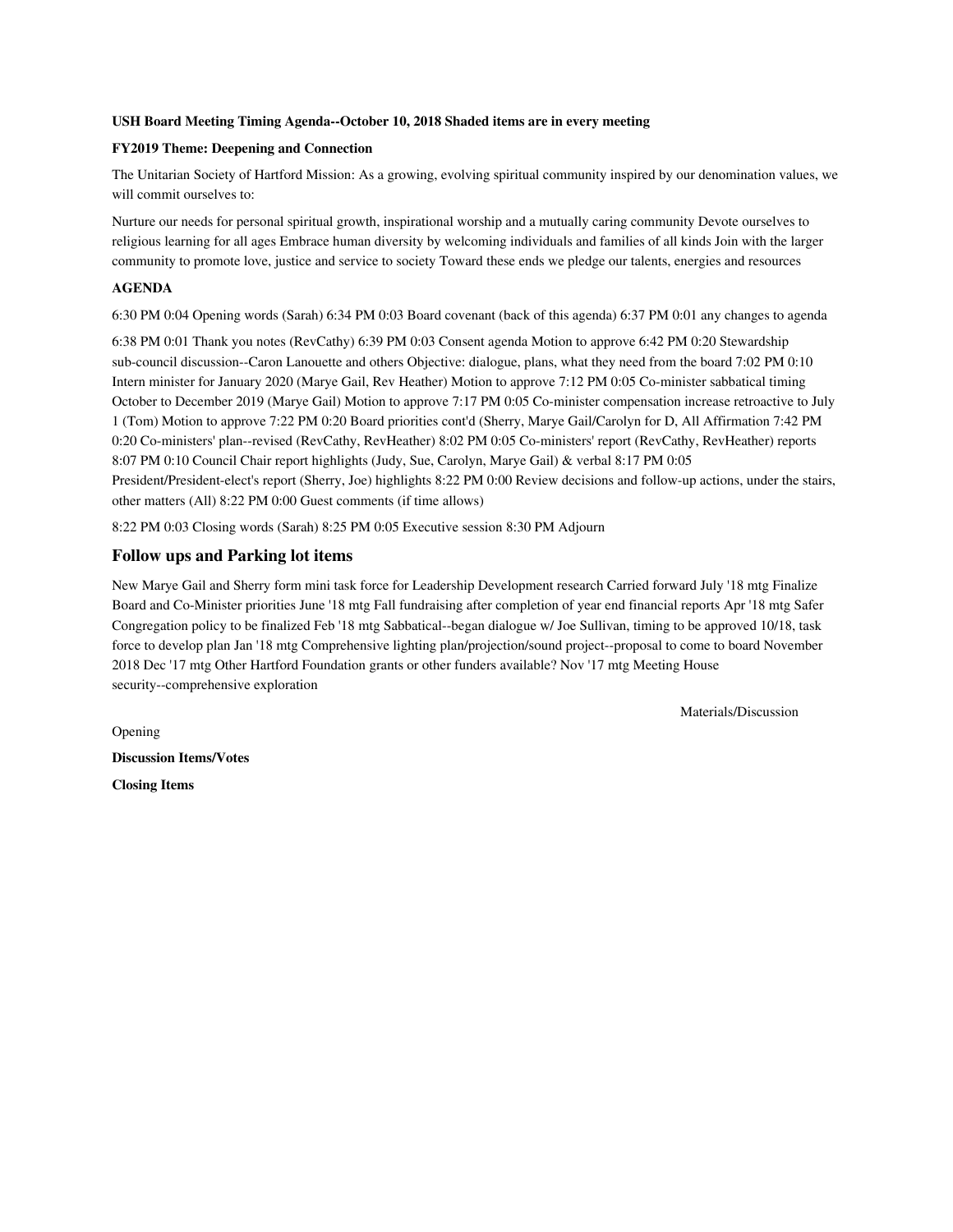#### **USH Board Covenant**

The USH Board of Directors covenants and affirms its commitment to the seven principles of Unitarian Universalism, to the USH mission and to the following:

We acknowledge that our work takes place in the context of a spiritual community, one that covenants each week that "love is the spirit of this church." Therefore, we will strive to work together in a loving, courteous, and nonjudgmental way. We will be intentionally accountable to one another and to the congregation as a whole, e.g., we will work within an orderly process, regularly communicate what we can and cannot do, be responsive to each other by providing updates and revisions to plans/expectations as needed, and model respectful behavior with each other.

We will conduct our work with transparency and at the same time with sensitivity and discretion. We will seek to work as a team and we will be compassionate and forgiving as individuals to ourselves and one another, assuming mutual good will and positive intentions.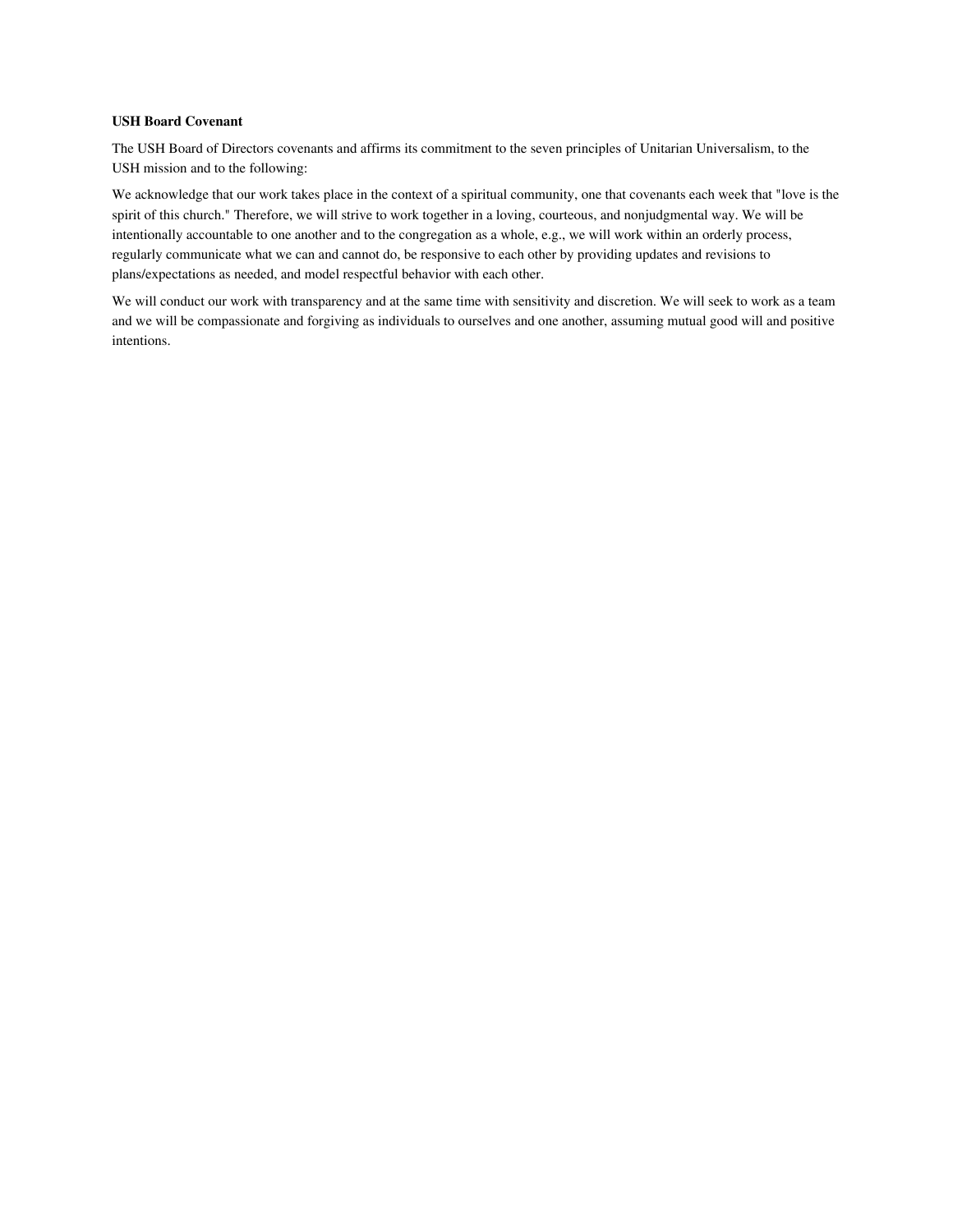# Consent Agenda USH Board meeting October 2, 2018

Motion: Approve minutes of September 4, 2018 board meeting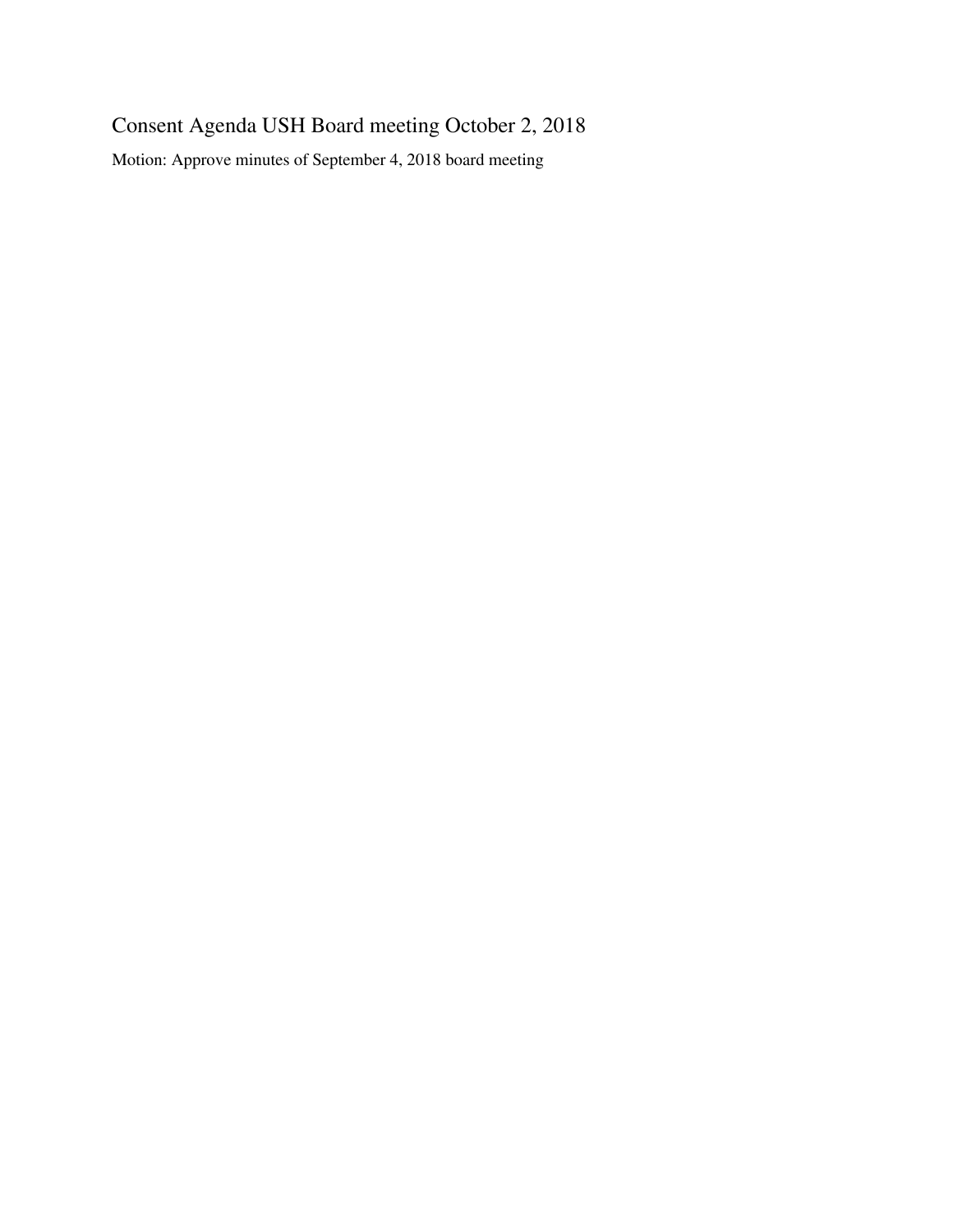To: Rev. David Pettee Ministerial Credentialing Director Unitarian Universalist Association 24 Farnsworth Street Boston, MA 02210-1409 mcodirector@uua.org 617-948-6402

1. Complete this application form and have your president (or equivalent) sign the verification statement (Section III). (Attached).

2. Attach a letter from the UUA's Annual Program Fund office, verifying your congregation's Honor congregation status. (Attached).

SECTION I Name and Address of Congregation: Unitarian Society of Hartford 50 Bloomfield Avenue Hartford, CT 06105

*Duration of Internship Start date: January 1, 2019 Completion date: December 31, 2020\* We anticipate that this will be a two-year, part-time internship, and we understand that we need to reapply for the Stipend Grant for the 2nd year of 2020-21.*

Proposed Stipend From congregation: \$3625 (+ FICA@7.65% of total = \$3902.00) From Internship stipend Grant: \$3625.00 From other sources: NA Total: \$7250, UUA's recommendation for a congregation of our size

Other Remuneration Professional expenses: approximately 1000.00 Health insurance: TBD Housing: TBD Travel: Included in stipend. Taxes: FICA @7.65% of total = \$555 Total: \$8805.00

Name and Title of Person Completing Application Rev. Heather Rion Starr, Co-Minister, Unitarian Society of Hartford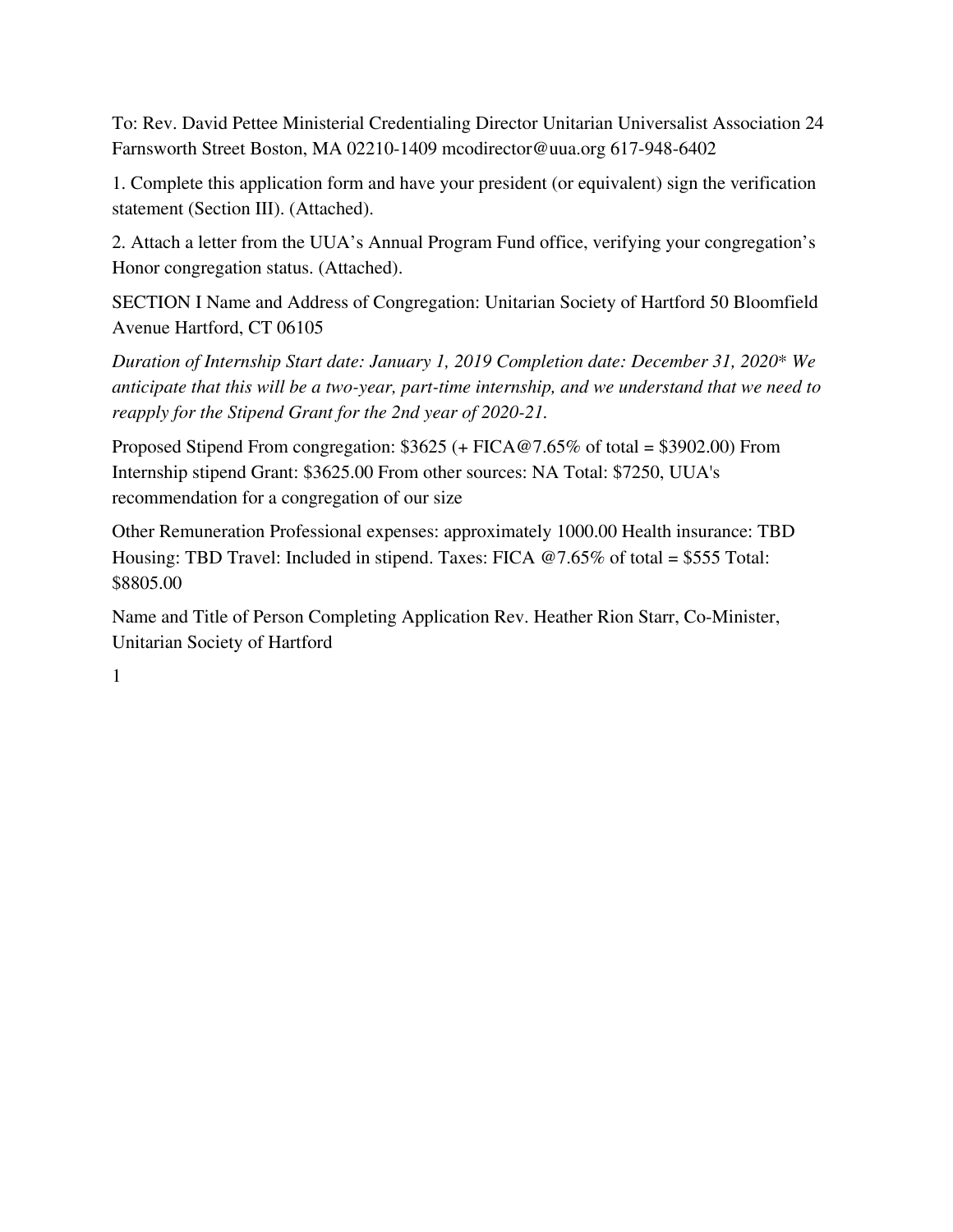Email: revheatherrionstarr@gmail.com

### **Previous Intern Experience NA**

Supervisor Name: Rev. Heather Rion Starr Year admitted into Final Fellowship: 2009 Previous supervisory experience: I supervise several staff here at this congregation and have supervised staff in a congregational context for over a decade. In prior work I supervised over a dozen work-study staff at the University of Pennsylvania.

SECTION II Please provide responses to the following (a maximum of one typed page each):

### *1. Why does your congregation want to become a Teaching Congregation?*

This congregation has weathered some significant challenges in recent years, as well as some relatively short settled ministries (5 years or less) previously and several interim ministries over the past two decades. We are now at a comparatively stable, grounded point as a congregation and it seems like an opportune time to engage with a student Minister. Significant enthusiasm has been expressed by the congregation for having an Intern Minister; members have been excited about the possibility of working with and supporting a student's development and experience on their path towards ministry. We Co-Ministers are currently in our fifth year here at USH and we are both in Final Fellowship.

Bringing on an Intern Minister offers an opportunity for fresh enthusiasm and energy as well as new insights and perspectives. Some of the enthusiasm for having an Intern Minister has specifically cited the possibility of additional perspectives in the pulpit and in supporting our adult religious education programming.

### *2. What special attributes make this congregation a strong internship site?*

The congregation has recently engaged a Consultant to help us examine our governance and finance processes, and that Consultant is also supported a revamp of our Stewardship annual campaign just last year. Our Board, staff, and lay leadership have recently finalized a Strategic Plan which we are now working on implementing, are currently in the ongoing process of developing a Safe Congregations Policy, and are considering what it might mean to engage in a Congregational Covenant process. These are just some examples of ways that our congregation is actively engaging in the work of congregational life and there will ample opportunities for an Intern Minister to observe and participate in this work. Our location in a state capitol affords us countless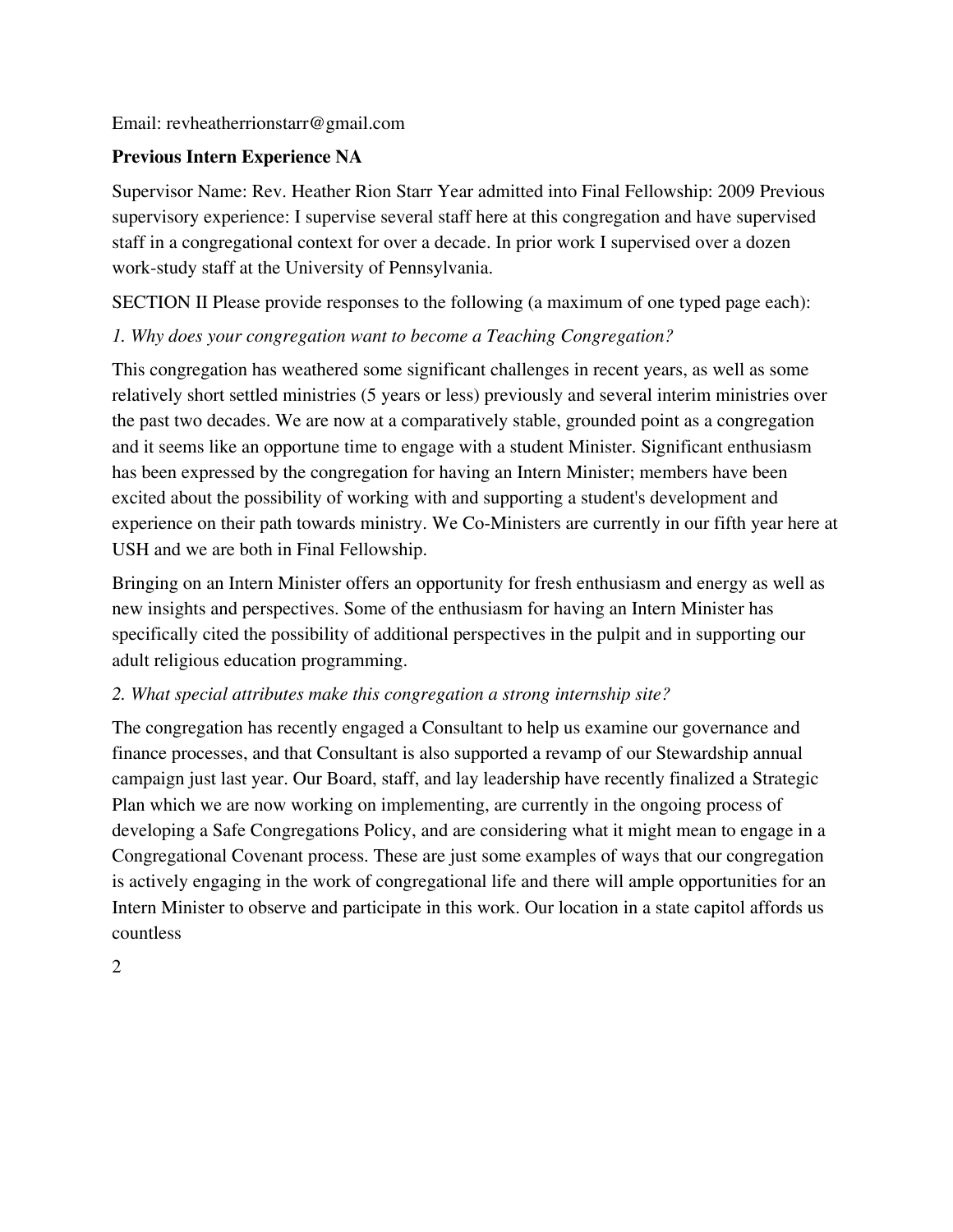opportunities to show up for and with one another in seeking social justice through both protest and policy change at the local, state, and national levels.

Reflecting upon my own internship experience (in northern Minnesota) and others that I have observed, I'm also aware that the Hartford congregation is situated in an excellent learning environment. Though this congregation is geographically situated in a small New England city, it very much draws members, friends, visitors and newcomers from throughout this region. There is another UU congregation just 2.5 miles away (Fern Street Universalist) with a recently settled minister (Rev. Dr. Adam Robersmith) who is also interested in and committed to healthy ministerial formation. Other UU congregations in Manchester and Meriden are also currently served by colleagues (Rev. Josh Pawelek and Rev. Jan Carlsson-Bull) who will be excellent, distinctly different, and supportive models of UU parish ministers and colleagues.

Finally, Rev. Cathy Rion Starr and I are each half-time at the Unitarian Society of Hartford, so a part-time internship over two years is a good match for our weekly work schedule. There will be ample opportunities for an Intern Minister to guest-preach in this larger region of multiple smaller congregations.

## *3. Please list and briefly describe the activities, programs, classes, workshops, and/or outreach in which your congregation has engaged issues of anti-racism, anti- oppression and multiculturalism.*

On July 13, 2013, a Sanford, Florida jury found George Zimmerman not guilty of having killed Trayvon Martin. The #BlackLivesMatter movement began. Revs. Cathy and Heather Rion Starr were called to the Unitarian Society of Hartford in 2014 and began serving in August of that year. On August 9, 2014, Michael Brown was shot in Ferguson, Missouri.

I write out these dates because they are integral to our experience of ministry with this congregation, located just barely within the city limits of Hartford, Connecticut, in addressing its own legacy of racism, white supremacy, and countering the racism that is a part of our congregation, denomination, larger community, country, and shared world. Connecticut is the third-most financially skewed state in our country (third only if D.C. is counted as a state, as it should be, but that's another matter! Otherwise Connecticut would be 2nd in income disparity only to New York)1. Hartford is a poor and working-class city in an astonishingly racially-segregated state (residents of Hartford itself are 40% African-American or black, and 44% Hispanic or Latino, primarily of Puerto Rican descent).2 It can be difficult to know where to begin and how to move into and forward with this work, but we try, and there are ample opportunities to do more.

1 https://en.wikipedia.org/wiki/List\_of\_U.S.\_states\_by\_Gini\_coefficient 2 https://en.wikipedia.org/wiki/Hartford,\_Connecticut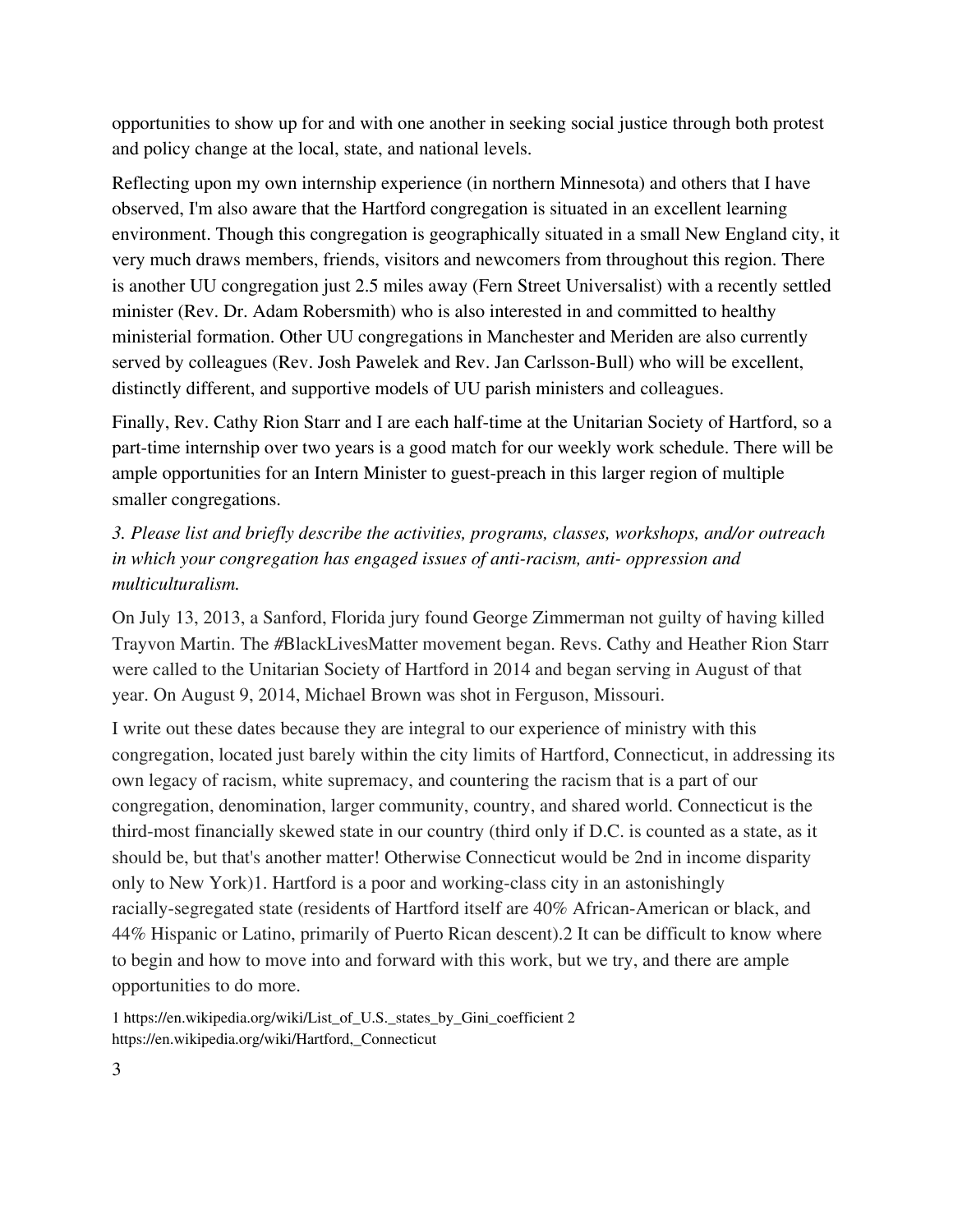Hartford is also a small city where a small number of people can make a big difference. In a short amount of time after we'd arrived and in the context I described above, RevCathy discerned that she'd like to co-found a Hartford Chapter of the anti-racism organization, Showing Up for Racial Justice, and she did that and co-led that organization until it was pushed to fold by a few local black organizers opposed to explicitly-white-led organizing. When SURJ-Hartford started and Cathy led worship on #BlackLivesMatter, dozens of our members took #BlackLivesMatter lawn signs home and shared about their experiences having the lawns sign up for many months afterwards. As part of the community collaborating that SURJ-Hartford engaged in, there was a Moral Monday Connecticut action in the fall of 2015 at a major intersection adjacent to our Meeting House, RevCathy and other members of our congregation were arrested for blocking traffic to bring attention to #BlackLivesMatter, and the Meeting House facility was used as a staging, press-outreach, and follow-up base.

Prior to our coming here, the congregation had already participated in a piloting of Mark Hick's "Building the World We Dream About" curriculum several years ago. Happening during our search process and continuing sporadically since then, there have been a series of "Race Matters" conversations open to the whole congregation focusing on a variety of racism-related topics--storytelling and sharing, bystander training, and implicit bias. Many people have participated.

In 2016-17, our congregation collaborated with the Fern Street congregation in reading and discussing over three months the book Waking Up White. Our Director of Religious Education, Rayla Mattson, who self-identifies as Black, a single mother of three children, and has worked here for over five years now (and dealt with lots of complex comments and reactions from our majority-white congregation) hosted a screening of The Children's March which showcases children marching for civil rights. Rayla also led a Summer 2017 curriculum for children and youth, The Safety Pin Box, focusing on ways that children and youth can counter a variety of oppressions.

In May 2017 Rev. Heather coordinated and we held a powerful #WhiteSupremacyTeachIn service in which three of our members shared deeply about their experiences as people of color and as a well-meaning white person trying to address racism in her life (and making mistakes along the way). In 2017-18, Rev. Cathy taught "The Arc of the Universe" adult religious education curriculum on race and racism in UU history. Also this church year, Rev. Cathy and DRE Rayla worked together to craft a "The Promise and Practice BLUU Sunday" service in which both Rayla and a youth of color shared their personal reflections. And in February 2018, we participated in a "Dinner with the Revs." with People of Color in the congregation to hear about their experiences at this congregation and in Unitarian Universalism. Over 30 people of color were invited to the dinner and ten attended.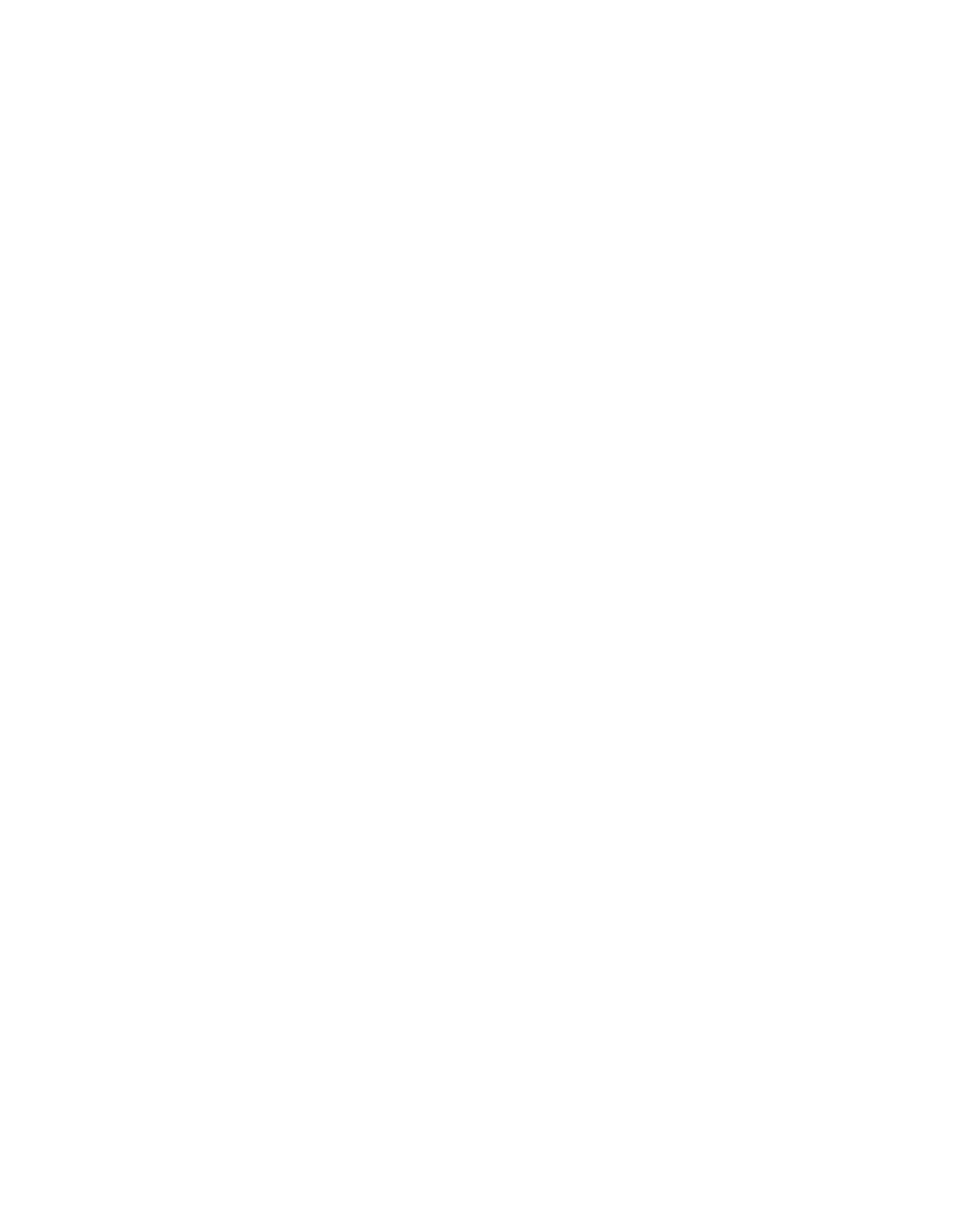Also along the lines of countering oppressions, our congregation has long been engaged in local and denominational accessibility work, formerly known as EqUUal Access. This is especially given that we're in New England--this congregation has placed a high priority on keeping the Meeting House as accessible as possible, installing an elevator around 2000, and etc. Currently around 30 members and friends of the congregation are actively involved in the Accessibility and Inclusion Ministries (AIM) certification process, particularly addressing mental health and other forms of less visible accessibility and inclusion challenges. The AIM group at USH has already coordinated many programs and workshops; most recently a multi-session group open to-the-public with NAMI (the National Association for Mental Illness) focused on parenting children and teens with mental illness.

### *4. What opportunities might an intern have to be involved with the congregation regarding these issues?*

There will be ample opportunities for showing up at social justice and public witness events in the Greater Hartford area and at the State Capitol Building (in Hartford). There are also ongoing opportunities for both worship leadership on these issues and one-on-one conversations with our congregants, newcomers and visitors who are all wrestling, in one way or another, with the ways our country is confronting our national legacy of racism. We participated in a dinner with People of Color who are members or friends of the congregation, as mentioned above, and have been building up relationships and programming for people of color and for white people committed to addressing racism in ourselves, our communities, and our world.

One of the related things we're hoping our 2019-20 Intern Minister can help us with is our current gap in Adult Programs Coordinating. We have a number of ongoing and eclectic Adult Program offerings, but no one currently reflecting upon them as a whole program or really representing that whole program to and for the congregation. It is our hope and expectation that the Intern Minister will take this piece of congregation life on as their own, with our support, and will bring their own offerings to it in whatever ways seem both appropriate and energizing. As delineated above, Rev. Cathy has offered some anti-racism adult education courses in the past, and that is one way that the Intern Minister could also center this important work.

### *5. What is your plan for achieving self-suf iciency in funding future internships?*

This is the first time in many decades that this congregation has chosen to be a Teaching Congregation, and we are building excitement about this endeavor in the present moment by establishing an Intern Discernment Group to manage the evaluation and recommendation for moving forward, through congregational discussions in small groups and at a semi-annual congregational meeting, and during the current Pledge Drive. Once our Intern Minister is here, I believe that many more people throughout the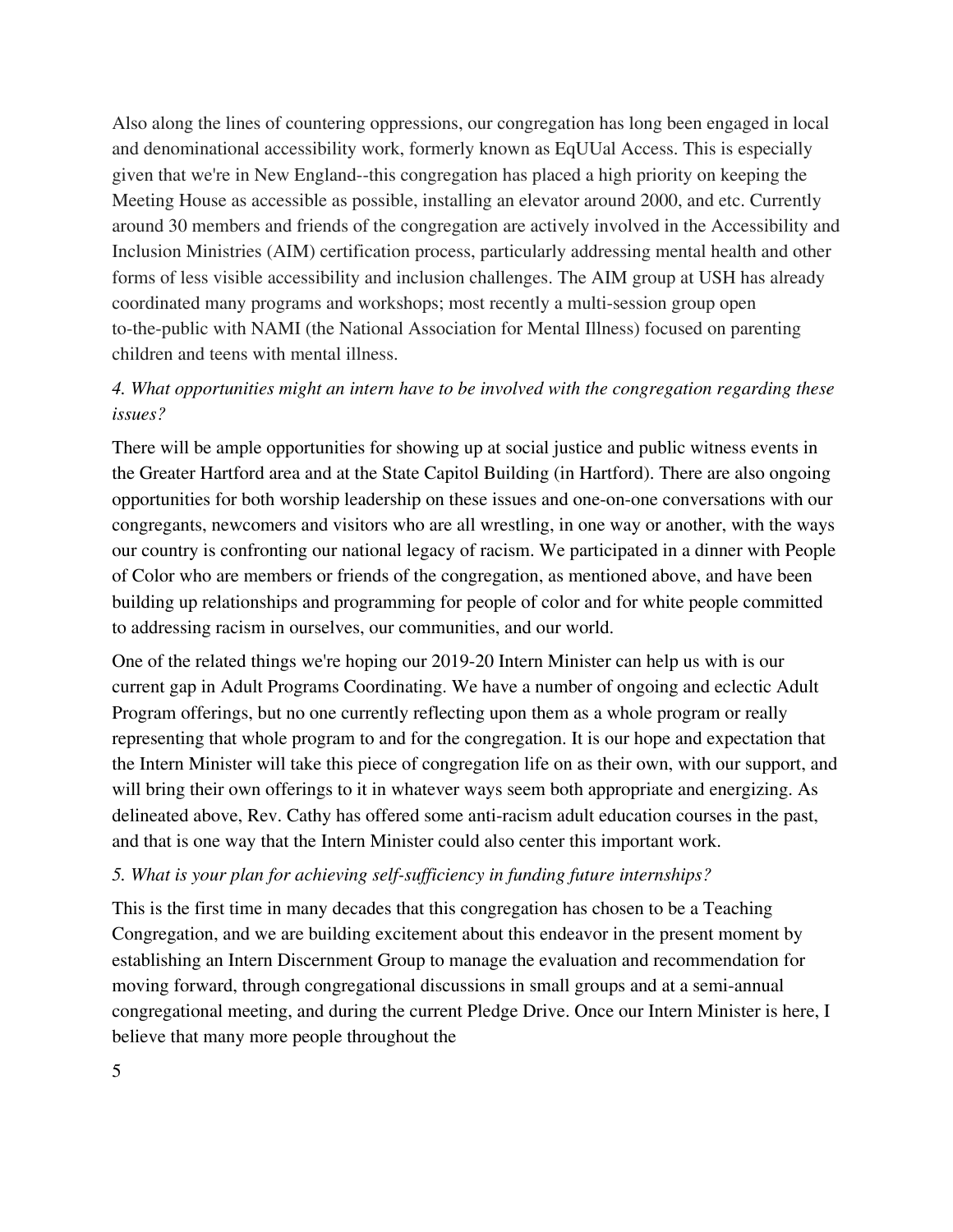congregation will appreciate the value of an internship ministry, and we will then be able to discuss whether and how to continue being a Teaching Congregation in the future.

SECTION III (see attached) Please have the president, or equivalent, of your governing body sign the following statement of verification: I verify that the governing body of the Unitarian Society of Hartford has agreed upon the following to: 1. become a teaching congregation. 2. provide at least 50% of the total minimum recommended stipend (regardless of the outcome of an upcoming canvass) 3. create an Intern Committee prior to the intern's arrival, in accordance with the guidelines of the Internship Manual.



Notes: Grants will be finalized after the prospective intern has accepted the position and the Ministerial Credentialing Office has received a signed Internship Agreement (see Internship Manual) spelling out the terms and the duration of the internship. This Agreement should be sent to the Ministerial Credentialing Office by April 1, 2019.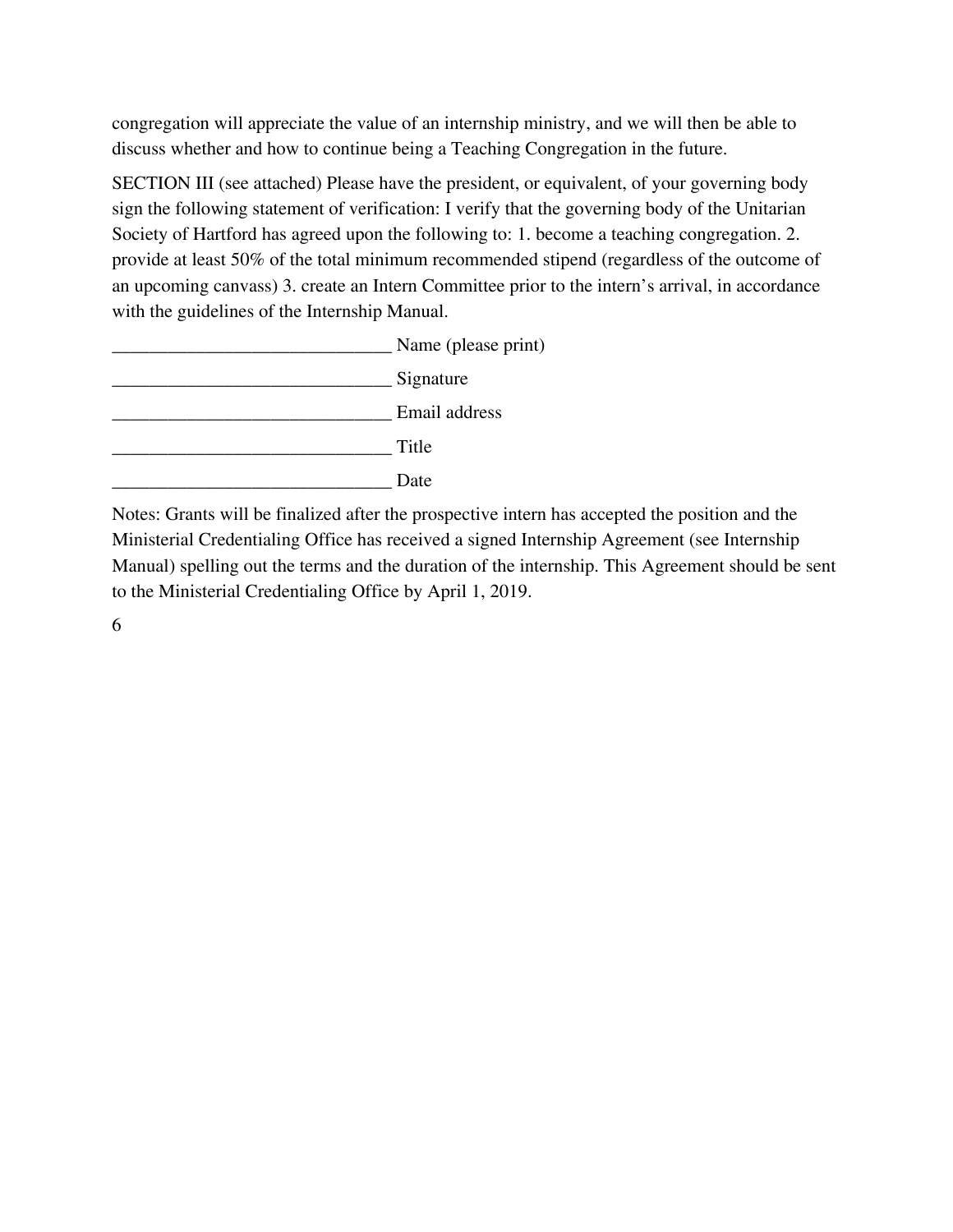originally drafted & presented, February 2018 revised September 2018 Sabbatical Letter & Proposal to/for our Board of Directors

#### Dear USH Board of Directors,

This letter is flesh out in more detail planning for our first sabbatical leave while serving as Co-Ministers of the Unitarian Society of Hartford. To quote from Co-Ministers (and also clergy couple) Revs. Kathleen Rolenz and Wayne Arnason: "A sabbatical is a very old concept that relates to a period of rest or change, often after six years of service. The root is from the biblical word "Sabbath," meaning the day of rest after 6 days of labor. Unitarian Universalist congregations frequently grant their ministers a sabbatical period with full pay in recognition of their difficult and consuming work. The result is a renewal of the ministers' outlook, new directions of thought, and growth of vision."

We discussed sabbatical briefly at the November 2017 Board meeting and in subsequent Board Exec meetings 2017-January 2018. Treasurer Phil Gardner has brought up multiple times the importance of financially planning ahead for our sabbatical (thank you, Phil!). Here is what is articulated in our (2014) Letter of Agreement: Sabbatical Leave / The Co-Ministers may take sabbatical leave for study, education, writing, meditation, and other forms of professional and spiritual growth. Sabbatical leave accrues at the rate of one month per year of service. Leave may be taken after five years of service. No more than six months of sabbatical leave may be used within any twelve-month period. The dates of the sabbatical plan must be approved by the Board of Directors at least one year in advance. The Congregation will continue full salary, housing allowance, and benefits during sabbatical leave. In the event of the Co-Ministers' resignation, termination, or retirement, unused sabbatical leave is not compensable. The Co-Ministers agree not to resign from full-time service to the Congregation for a minimum of one year following the end of each sabbatical leave. The Congregation agrees to take no action on ministerial tenure during a sabbatical leave.

In reflection with others about the timing of sabbatical and the proposed Capital Campaign/Vision 2020, we feel that it would be best if we take sabbatical before that endeavor is fully underway. With this letter we are proposing that we take the three months of October, November, and December 2019 as a joint, simultaneous sabbatical.

In discussion with colleagues, we've been hearing and learning that more and more of our colleagues are finding it best to take shorter, more frequent sabbaticals, so that there is less strain on the congregation during their absence. We understand that anxiety can arise in the congregation about our being gone and while we are away, and we want to plan well ahead to help assuage that anxiety. For example, prior to taking sabbatical, we want to work together with congregational leadership to form agreements about what sorts of things will and won't happen while we are away.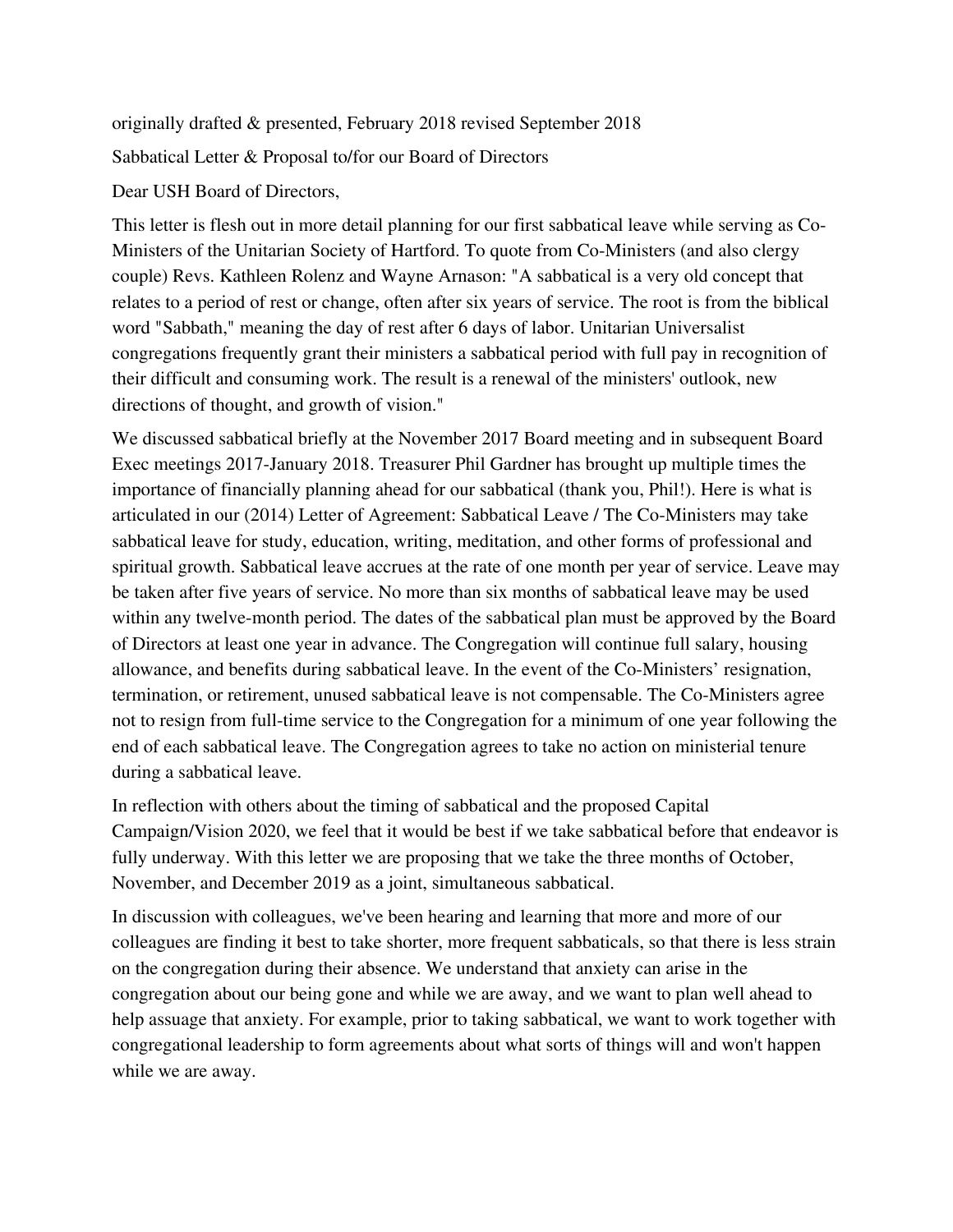We recognize that there is no perfect time for us to be away, and taking October-December 2019 feels to us like the closest-to-ideal time in that it is not in conjunction with summer vacation, it would not mean missing the height of the Annual Pledge Drive or Annual Meeting, etc. It would also take place in the next fiscal year (2019-20) so we'd have several months-to-a- year in order to plan out the precise details, budget, etc.

For now this is simply a proposal as to the idea and timing of our sabbatical to begin a conversation together with you and begin to incorporate this possibility into our collaborative future planning.

One thing that would be helpful to sort out--and that will probably change between now and October 2019--is who the best New England UUA Regional Staff person is to help support our congregation during the sabbatical period. Though that is not clear at the moment, there are extensive print resources available at this website:

https://www.uua.org/careers/ministers/support/education/19059.shtml These materials include sample brochures to highlight service series during the sabbatical period, sample letters and brochures to the congregation explaining how the sabbatical period will work, etc. I find it helpful that we just did parental leave in February 2017 (February 10- March 10 for Heather, and February 10-May 7 for Cathy, as pre-arranged) so there is some recent-ish congregational experience of carrying on quite well in our absence.

We hope you will consider this proposal carefully and let us know what questions and thoughts arise for you. We look forward to planning for this sabbatical time and coming back to USH with renewed energy, perspective, life experiences, perhaps some accomplishments, and new insights!

Gratefully,

Revs. Heather & Cathy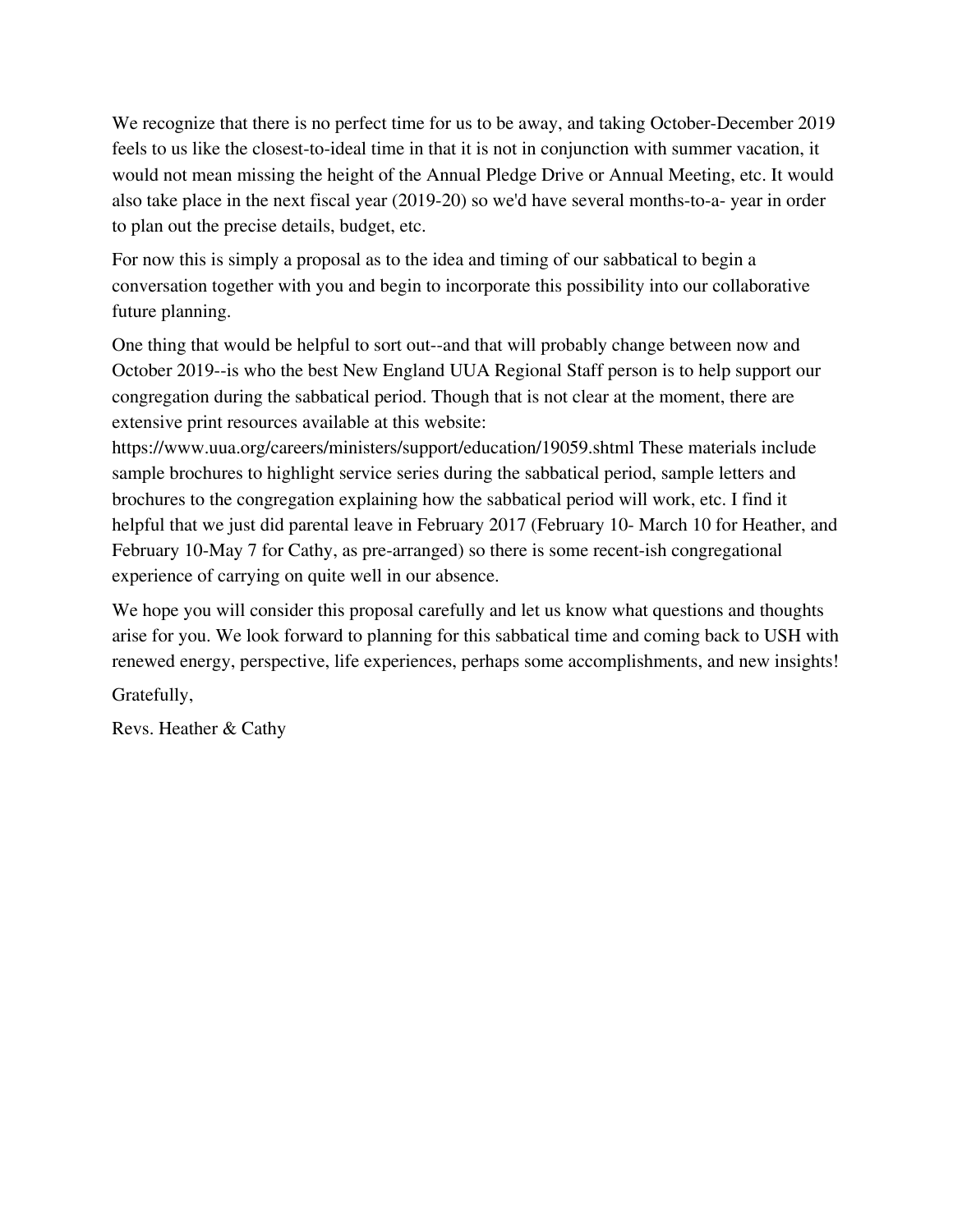Board Priorities for FY2019 For Discussion at Board Meeting October 2, 2018

# **Introduction**

[This section needs to be written]

[Include discussion of ARCI—Accountable, Responsible, Consult, Inform]

## **Objective A: Leadership development/capacity building**

(discussed at September board meeting with some follow up discussions regarding Worship Associates and strategies by Marye Gail and Sherry)

There are two stages to leadership development and capacity building: 1) short-term, to develop strategies that will identify and engage leaders to fill leadership "holes" in FY2019 and start to fill the pipeline for FY2020, and 2) a longer-term strategy to take visitors from membership to involvement to leadership roles. This second strategy ties into Objective D, Adult Religious Education.

The Board will focus on #1, the short-term, for this objective.

A lot of work was done last year by Nominating, Membership and a special task force led by Joe Rubin that included Sarah McKenzie. We should leverage these resources and the foundation that they developed. Our Leadership Development plan should include a timeline that starts NOW vs. waiting until March or April.

An untapped group may be members who joined approximately 2-3 years ago, who have not been mentored and engaged.

We should evaluate what strategies might be effective recruiting volunteers from different member cohorts, e.g., 20s/30s, parents with kids, etc. How do we need to shift what we do and how we do things to address the shifting demographics of the congregation and engage these member cohorts?

Using Worship Associates as a successful leadership model, the following characteristics were noted:

- One-on-one mentoring through a series of stages until emerging as a full-fledged WA
- A structure and rhythm to services through an annual cycle
- Consistent minister/staff focus and involvement during most of the year
- Required 2-year commitment for volunteers
- Very few group meetings

We should consider how the Board best supports volunteer leaders and helps make them more effective. Which are the key sub-councils and committees where the Board and ministers are spending their time, and how are we intentionally making those groups more effective, making the work more rewarding, and use those groups to help develop new volunteer leaders. Where is the Board spending its time?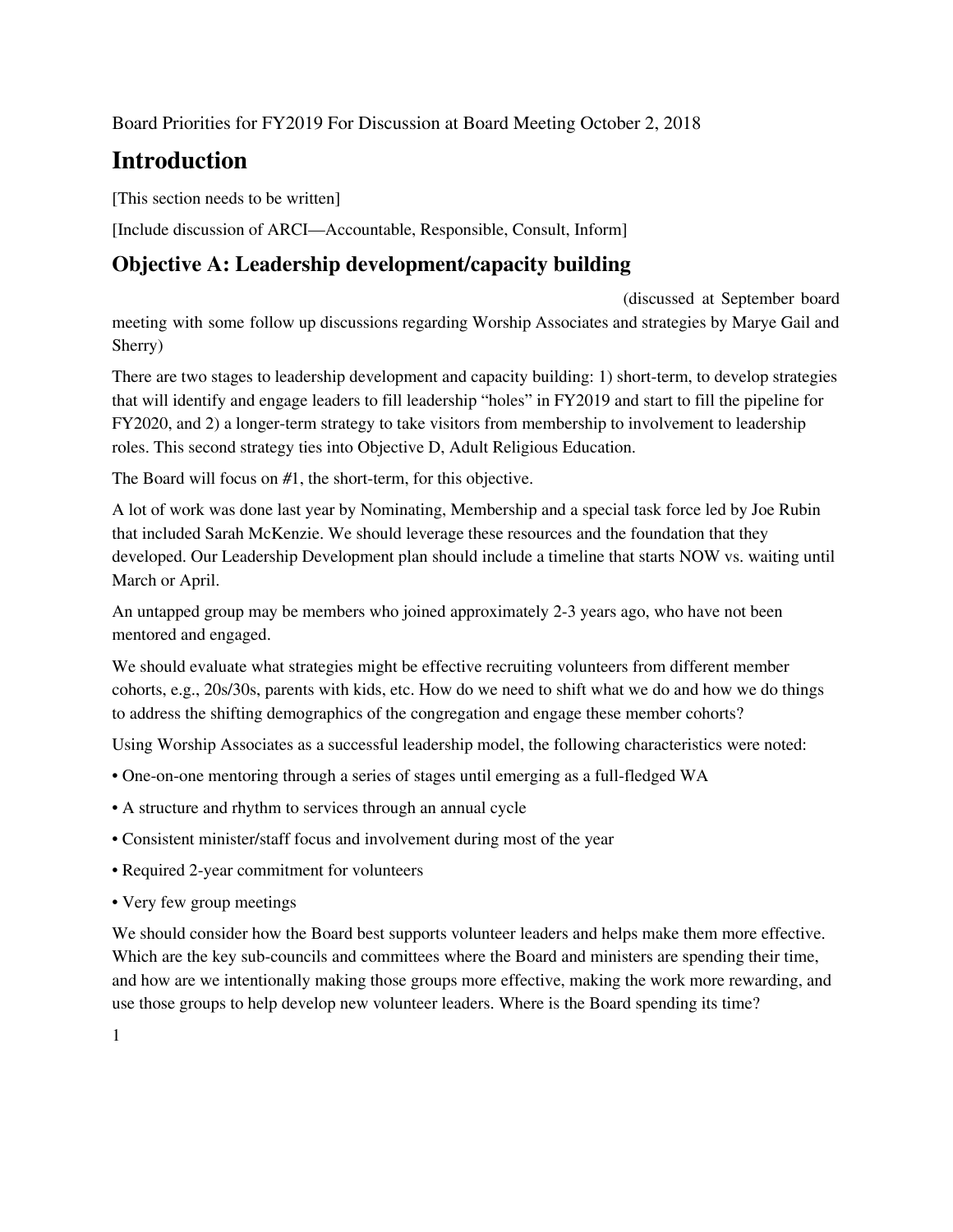In the process of doing these things, we want to start to shift the culture of leadership.

We should tap more into UUA resources. An example includes a Leadership Development session on 10/13 at Fern Street from 9:30 to 3:00, which will be repeated 10/27 in Dedham, MA and Woodstock, VT. More information is at https://www.eventbrite.com/e/claiming-our-spiritual-leadership-oct-13 west-hartford-ct-registration-48492054039

One sub-council to focus on for leadership development is Membership. The Membership Sub-council leader will step down in June 2019. Start to decompose the functions and reposition staff and volunteers, e.g., Welcome Volunteers, activities such as pancake breakfasts/picnic/new member dinner, educational classes such as First Sunday Connections/UU/USH&You, and a broader-based mentoring program with more mentors.

Next steps

- Appoint a task force to develop a plan, including a timeline
- Assess and evaluate different strategies for recruiting leaders from various congregational cohorts

• Determine what Sub-councils and committees the Board and ministers will actively support and work with in developing new leaders

• Address Membership leadership change in June 2019

Accountability and responsibility to be determined.

## **Objective B: Anti-racism**

(discussed at September board meeting)

This objective for FY2019 will focus on changing internal congregational culture and attitudes with respect to race. Focus will be on education for the congregation:

• Race Matters committee - Gloria Francesca Mengual will do a series of programs this Fall; this will lead to...

• Beloved Conversations training that is a 1.5 day seminar January 18 and 19 with eight 2-hour sessions (every other week)

The Board needs to show some leadership in this area.

External activities may continue but will not be emphasized in FY2019.

# **Objective C: Sustainable Financial Model**

to include staff capacity, budget, capital campaign, legacy giving and endowment (discussed at September executive committee meeting—for board discussion)

Board has ultimate accountability and fiduciary responsibility for financial stability of USH; responsibilities are more broadly dispersed.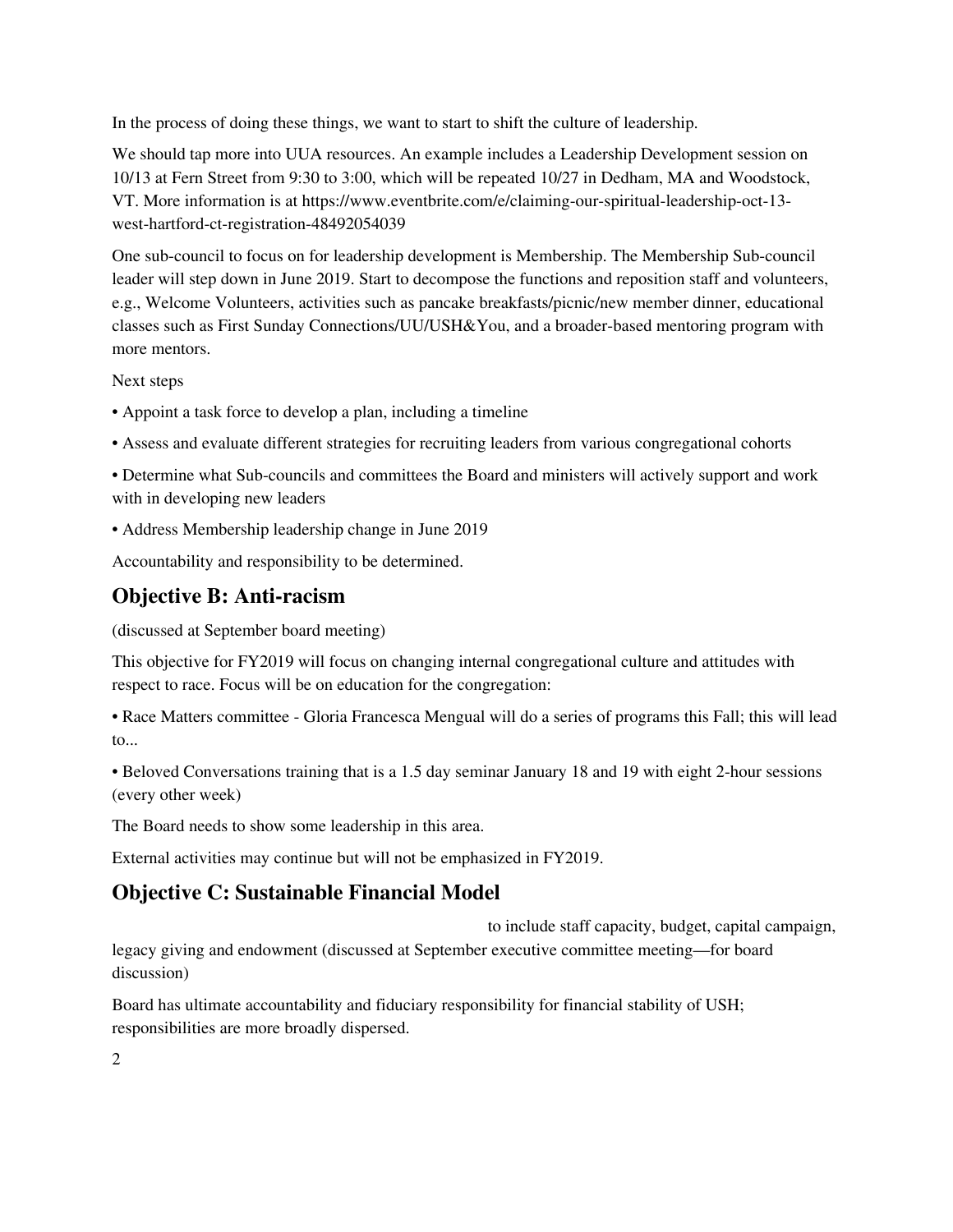Discuss and identify sources of additional revenue {R: Revs/staff, Board]

Areas of focus:

- First, know what we want revenue for
- Organize the budget so there are clear accountabilities [R: Rev Cathy, Brian Mullen, Tom]
- Simplify reporting so there is more transparency [R: Rev Cathy, Brian Mullen, Tom]
- Endorse a finite number of things to do [A & R: Board and Revs/staff]

• Pledge income—better quartile management, make high donors a smaller % of overall pledges by increasing pledges of others [R: Stewardship, Rev Cathy, staff]

• Increase rentals—make space more compelling to rent—unrealized potential in rentals [R: Rayla, Rev Heather]

Develop an approach to determine what we want from a capital campaign—take a few steps on the capital campaign in FY2019 [Revs, Joe, Sherry discussed possible timeline with Mark Ewert last year; good background information] [A, R: Board to establish a task force to address]

Move forward on legacy giving immediately—put it out there, schedule an Endowment/Legacy Giving Committee meeting [A: Board, R: Board, Rev Cathy/staff, Endowment/Legacy Giving committee]

Staffing—think it through, make incremental increases, is there a leap that would make a difference, share staff [A: Board, R: Revs/staff]

Focus on the things we say we're going to do, and do what we say we're going to do better

# **Objective D: Adult Religious Education**

(to be discussed; reflects work done by Marye Gail

and Carolyn)

Better define and address the need—programmatic and administration

There are two approaches to adult religious education that have been discussed in recent weeks. One is related to Adult Programs being explored by Carolyn Carlson and the other to a broader spiritual path that navigates visitors to members to engaged members to leaders that is being explored by Marye Gail. One is shorter term and immediate, the other longer-term. These two paths intersect with each other, and the longer-term path may intersect with and replace some of the path to Membership that is currently in place.

The Dallas UU congregation has developed a three-stage process (the third process, being leadership development, which is not available yet) that is more fully described here: https://faithforwarduu.org/about/